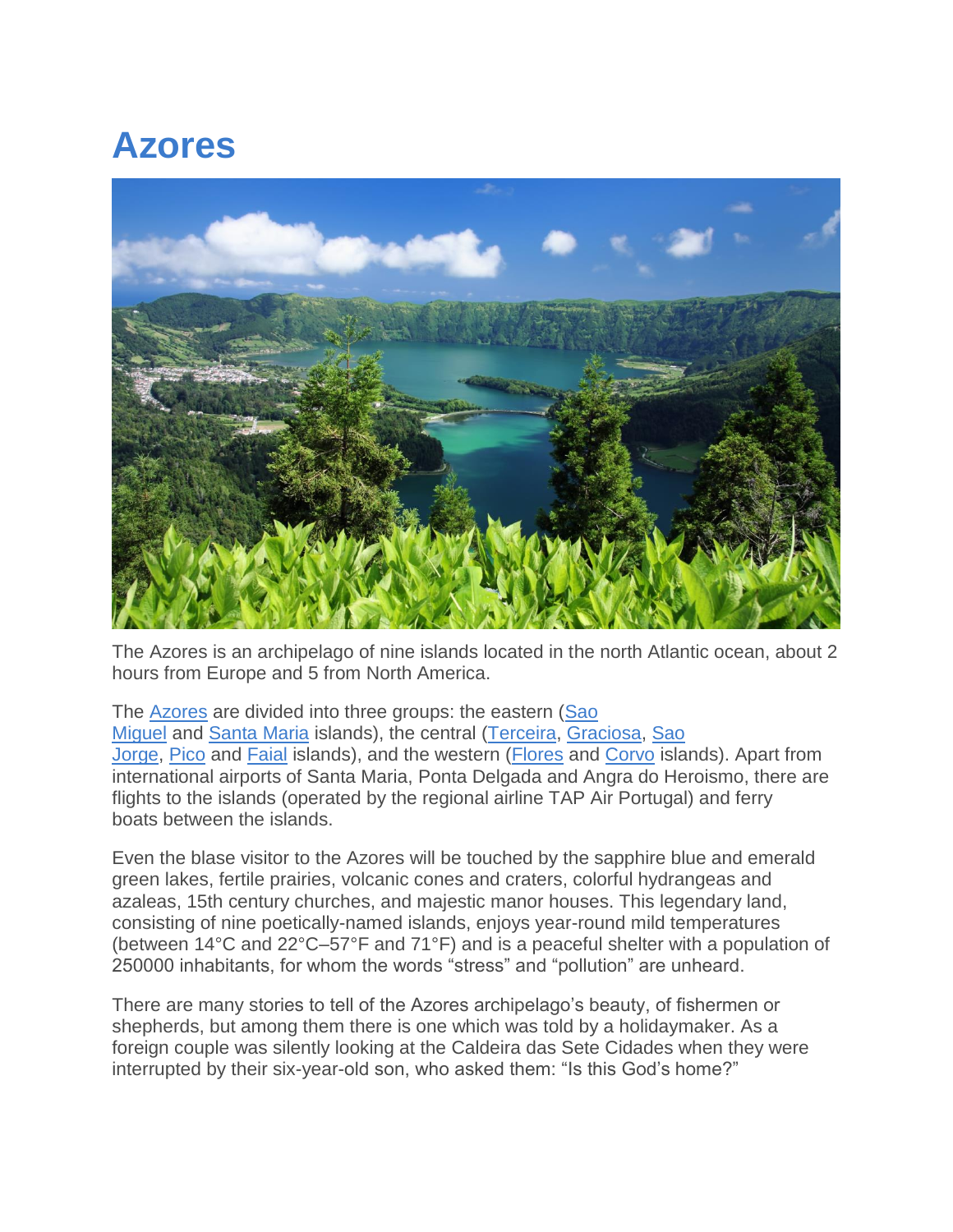### **Santa Maria Island**

Offers excellent water sports facilities. Special mention to: Praia, Santo Espirito, Sao Lourenco, Sao Pedro and Vila do Porto, a village with superb manor houses, motherchurch and Nossa Senhora dos Anjos Chapel (where Columbus' crew prayed).

#### **Sao Miguel Island**

Sao Miguel island is the biggest of all Azores islands. In Ponta Delgada, the capital, the famous 18th century portals open up to a number of monuments that are worth visiting, most of them built between the 16th and the 18th century: Carlos Machado Museum and churches of Sao Sebastiao, Sao Pedro, Sao Jose, Colegio and Nossa Senhora da Conceicao; convent and chapel of Nossa Senhora da Esperanca and Santa Ana Chapel. Palaces: Fonte Bela and Santa Ana; Conceicao and Santa Catarina; Casa de Carlos Bicudo and the Pacos do Concelho. Other places to visit: Caldeira das Sete Cidades (green and blue lakes); Lagoa do Fogo; Ribeira Grande; Vale das Furnas (spas and hot mineral pools) and Vila Franca do Campo.

#### **Terceira Island**

The historic center of its capital, Angra do Heroismo, has been classified in UNESCO's International Heritage list. Special reference to the forts of Sao Sebastiao and Sao Joao Baptista (16th-17th-centuries); the palaces of the Bettencourts (Baroque) and of the Capitaes-Generais; the Cathedral, with its silver altar front and treasure; the churches of Colegio dos Jesuitas, Sao Goncalo and Nossa Senhora da Conceicao (17th-century); the churches of Misericordia and Nossa Senhora da Guia (18th-century, the latter encloses the Angra Museum). Other points of the third largest island in the Azores are: Praia da Vitoria, Santa Barbara, Sao Sebastiao and Vila Nova.

#### **Graciosa Island**

In Santa Cruz da Graciosa you will find ancient streets and manor-houses, a beautiful mother-church (16th-18th centuries), Santo Cristo Church (16th century), Cruz da Barra (Manueline) and Ethnographic House. In the Furna do Enxofre, dazzling sights and a vaulted cave over an underground lake (between 11am and 2pm the sunlight filters in). You must also visit Guadalupe and its Baroque church, Luz and Praia (typical windmills).

#### **Faial Island**

Faial is one of the favorite central islands in the Azores. In Horta, the famous yacht harbor, look at the beautiful tiles and gilded carvings in the 17th and 18th century churches of Sao Salvador, Nossa Senhora do Carmo and Sao Francisco. To visit: Sacred Art Museum, Nossa Senhora das Angústias Church, Nossa Senhora do Pilar Chapel, Imperio dos Nobres and Porto Pim fortifications, Caldeira Natural Reserve, Capelinhos, grottoes and caves in Costa da Feteira and Monte da Guia belvedere.

## **Pico Island**

Pico features the highest mountain in the Azores and Portugal. Owes its name to the 7713 ft high volcanic cone. Special reference to Sao Roque do Pico, with its 18th century churches of Sao Roque and Sao Pedro de Alcântara; Lajes do Pico, with its Whale Museum; Madalena, with its Wine Museum and 17th-century church, and Areia Larga, with beautiful winery manor houses. Other places: Calheta de Nesquim,